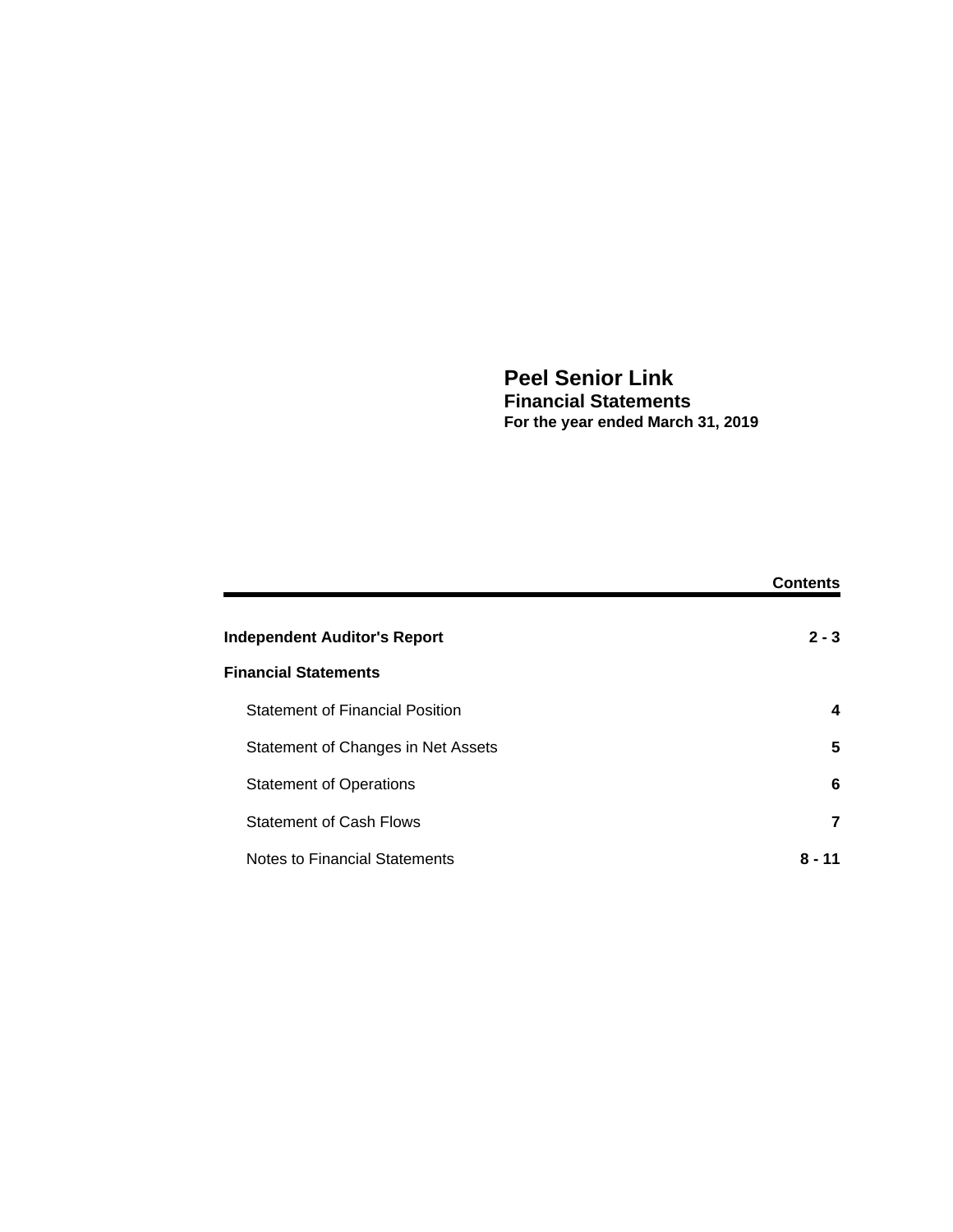

Tel: 905 270-7700 Fax: 905 270-7915 Toll-free: 866 248 6660 www.bdo.ca

BDO Canada **LLP** 1 City Centre Drive, Suite 1700 Mississauga ON L5B 1M2 Canada

## **Independent Auditor's Report**

#### **To the Board of Directors of Peel Senior Link**

#### **Opinion**

We have audited the financial statements of Peel Senior Link (the "Organization"), which comprise the statement of financial position as at March 31, 2019, and the statements of changes in net assets, operations and cash flows for the year then ended, and notes to the financial statements, including a summary of significant accounting policies.

In our opinion, the accompanying financial statements present fairly, in all material respects, the financial position of the Organization as at March 31, 2019, and its results of operations and its cash flows for the year then ended in accordance with Canadian accounting standards for not-for-profit organizations.

#### **Basis for Opinion**

We conducted our audit in accordance with Canadian generally accepted auditing standards. Our responsibilities under those standards are further described in the *Auditor's Responsibilities for the Audit of the Financial Statements* section of our report. We are independent of the Organization in accordance with the ethical requirements that are relevant to our audit of the financial statements in Canada, and we have fulfilled our other ethical responsibilities in accordance with these requirements. We believe that the audit evidence we have obtained is sufficient and appropriate to provide a basis for our opinion.

#### **Responsibilities of Management and Those Charged with Governance for the Financial Statements**

Management is responsible for the preparation and fair presentation of these financial statements in accordance with Canadian accounting standards for not-for-profit organizations, and for such internal control as management determines is necessary to enable the preparation of financial statements that are free from material misstatement, whether due to fraud or error.

In preparing the financial statements, management is responsible for assessing the Organization's ability to continue as a going concern, disclosing, as applicable, matters related to going concern and using the going concern basis of accounting unless management either intends to liquidate the Organization or to cease operations, or has no realistic alternative but to do so.

Those charged with governance are responsible for overseeing the Organization's financial reporting process.

#### **Auditor's Responsibilities for the Audit of the Financial Statements**

Our objectives are to obtain reasonable assurance about whether the financial statements as a whole are free from material misstatement, whether due to fraud or error, and to issue an auditor's report that includes our opinion. Reasonable assurance is a high level of assurance, but is not a guarantee that an audit conducted in accordance with Canadian generally accepted auditing standards will always detect a material misstatement when it exists. Misstatements can arise from fraud or error and are considered material if, individually or in the aggregate, they could reasonably be expected to influence the economic decisions of users taken on the basis of these financial statements.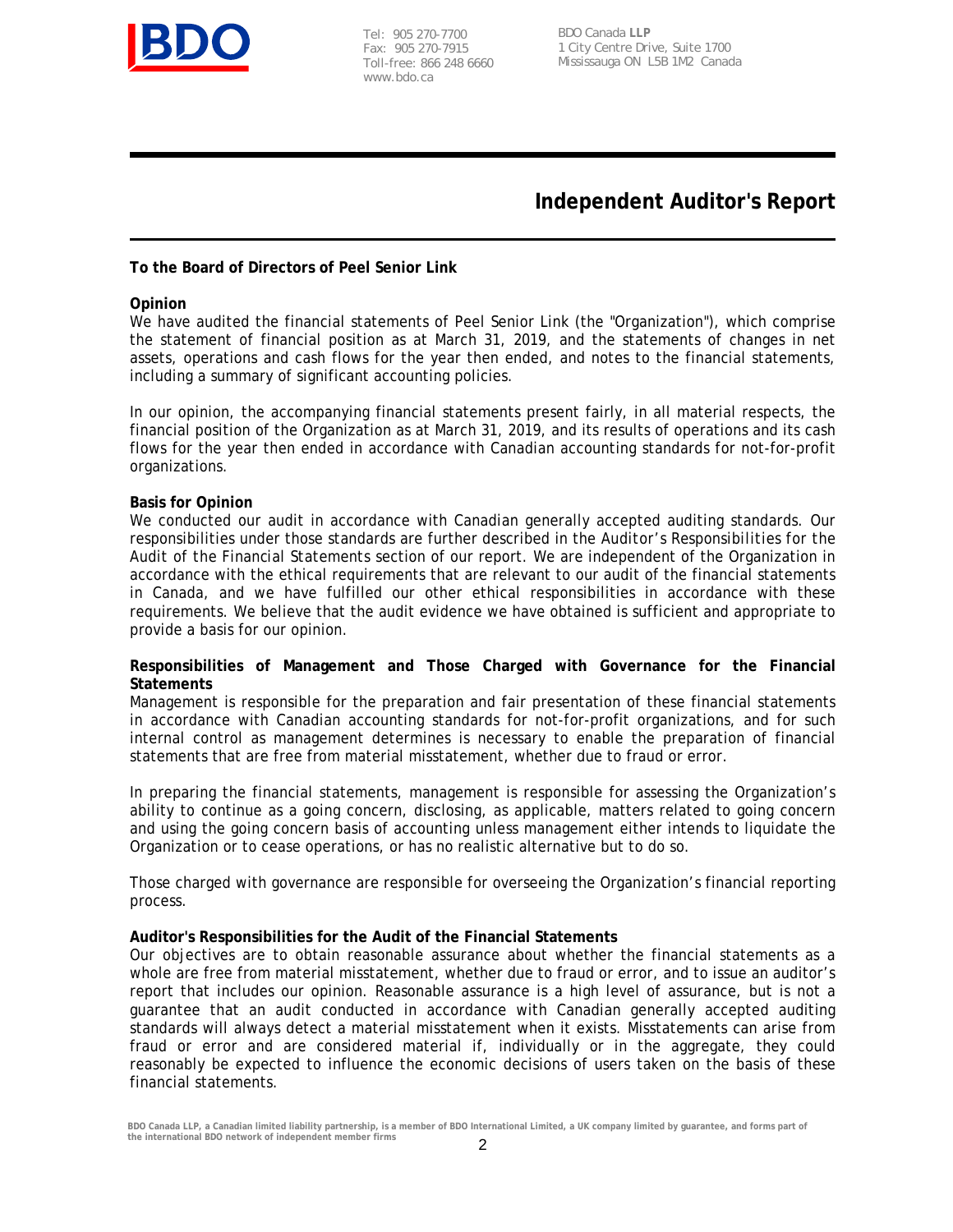

**Independent Auditor's Report** (continued)

As part of an audit in accordance with Canadian generally accepted auditing standards, we exercise professional judgment and maintain professional skepticism throughout the audit. We also:

- Identify and assess the risks of material misstatement of the financial statements, whether due to fraud or error, design and perform audit procedures responsive to those risks, and obtain audit evidence that is sufficient and appropriate to provide a basis for our opinion. The risk of not detecting a material misstatement resulting from fraud is higher than for one resulting from error, as fraud may involve collusion, forgery, intentional omissions, misrepresentations, or the override of internal control.
- Obtain an understanding of internal control relevant to the audit in order to design audit procedures that are appropriate in the circumstances, but not for the purpose of expressing an opinion on the effectiveness of the Organization's internal control.
- Evaluate the appropriateness of accounting policies used and the reasonableness of accounting estimates and related disclosures made by management.
- Conclude on the appropriateness of management's use of the going concern basis of accounting and, based on the audit evidence obtained, whether a material uncertainty exists related to events or conditions that may cast significant doubt on the Organization's ability to continue as a going concern. If we conclude that a material uncertainty exists, we are required to draw attention in our auditor's report to the related disclosures in the financial statements or, if such disclosures are inadequate, to modify our opinion. Our conclusions are based on the audit evidence obtained up to the date of our auditor's report. However, future events or conditions may cause the Organization to cease to continue as a going concern.
- Evaluate the overall presentation, structure and content of the financial statements, including the disclosures, and whether the financial statements represent the underlying transactions and events in a manner that achieves fair presentation.

We communicate with those charged with governance regarding, among other matters, the planned scope and timing of the audit and significant audit findings, including any significant deficiencies in internal control that we identify during our audit.

# BDO Canada LLP

Chartered Professional Accountants, Licensed Public Accountants

Mississauga, Ontario June 26, 2019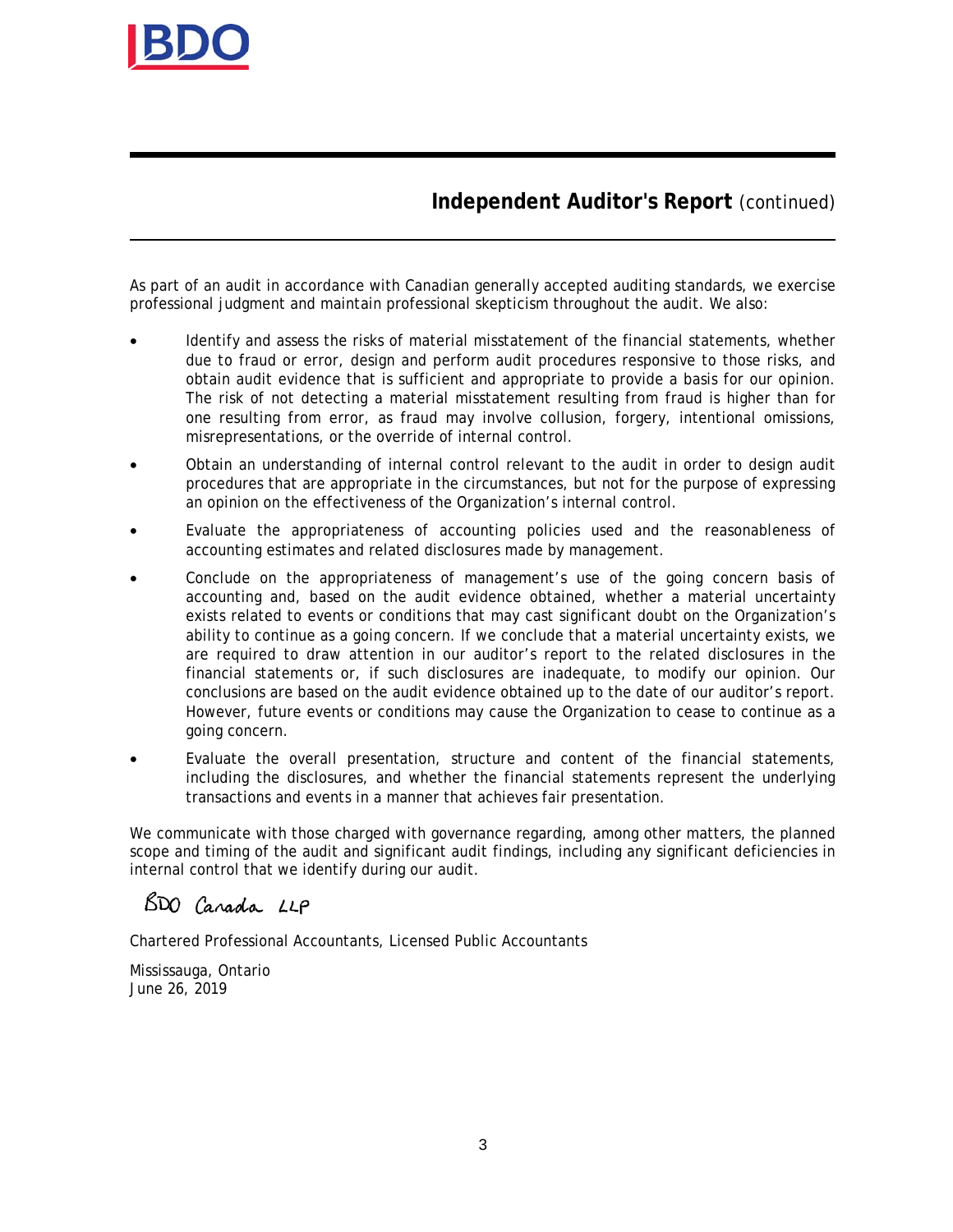**Peel Senior Link Statement of Financial Position**

| March 31                                                                                                   | 2019                                |      | 2018                          |
|------------------------------------------------------------------------------------------------------------|-------------------------------------|------|-------------------------------|
| <b>Assets</b>                                                                                              |                                     |      |                               |
| <b>Current</b><br>Cash<br>Accounts receivable<br>Prepaid expenses and deposits                             | \$<br>1,557,000<br>79,068<br>12,877 | \$   | 1,497,078<br>77,257<br>25,244 |
|                                                                                                            | 1,648,945                           |      | 1,599,579                     |
| Capital assets (Note 2)                                                                                    | 26,078                              |      | 33,452                        |
|                                                                                                            | \$<br>1,675,023                     | - \$ | 1,633,031                     |
| <b>Liabilities and Net Assets</b>                                                                          |                                     |      |                               |
| <b>Current</b><br>Accounts payable and accrued liabilities (Note 3)<br>Deferred revenue<br>Due to Ministry | \$<br>638,141<br>68,863<br>760,823  | \$   | 683,095<br>61,185<br>594,876  |
|                                                                                                            | 1,467,827                           |      | 1,339,156                     |
| Deferred capital contributions (Note 4)                                                                    | 18,102                              |      | 26,380                        |
|                                                                                                            | 1,485,929                           |      | 1,365,536                     |
| <b>Net Assets</b><br>Funds Invested in Capital Assets<br><b>Contingency Fund</b><br><b>General Fund</b>    | 7,976<br>181,118                    |      | 7,072<br>211,863<br>48,560    |
|                                                                                                            | 189,094                             |      | 267,495                       |
|                                                                                                            | \$<br>1,675,023                     | - \$ | 1,633,031                     |
|                                                                                                            |                                     |      |                               |

On behalf of the Board:

Jourgues Director Director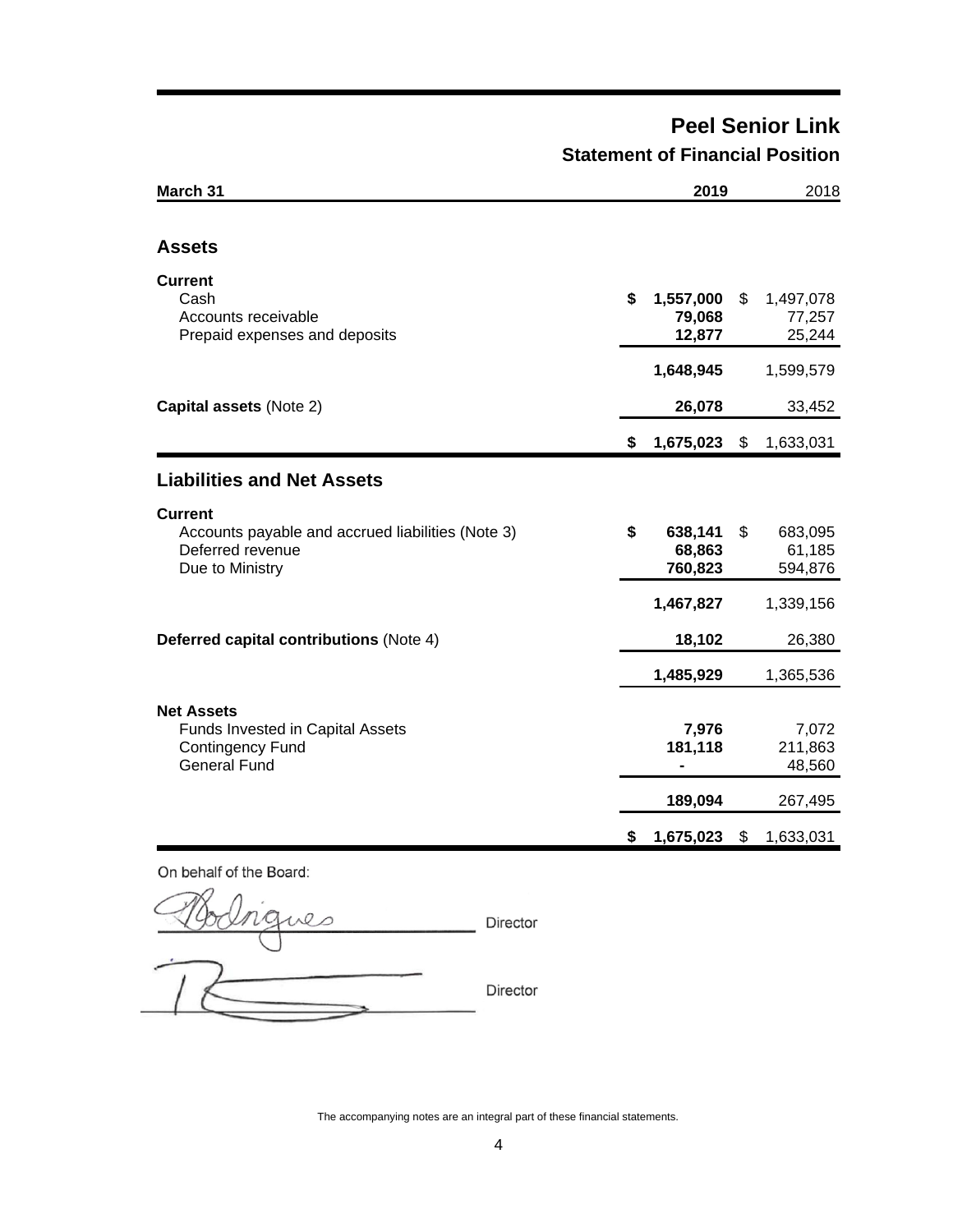## **Peel Senior Link Statement of Changes in Net Assets**

|                                                                  | <b>Funds</b><br><b>Invested</b><br>in Capital<br><b>Assets</b> |     | <b>Contingency</b><br><b>Fund</b> | General<br><b>Fund</b> | 2019<br>Total            | 2018<br>Total |
|------------------------------------------------------------------|----------------------------------------------------------------|-----|-----------------------------------|------------------------|--------------------------|---------------|
| <b>Balance, beginning of year</b>                                | \$<br>7,072                                                    | \$  | 211,863 \$                        | 48,560 \$              | 267,495 \$               | 247,513       |
| Excess (deficiency) of revenue over expenditures<br>for the year | $\blacksquare$                                                 |     | $\blacksquare$                    | (78, 401)              | (78, 401)                | 19,982        |
| Interest income                                                  |                                                                |     | 2,631                             | (2,631)                | $\blacksquare$           |               |
| <b>Transfer of funds</b>                                         | $\blacksquare$                                                 |     | (33, 376)                         | 33,376                 | $\blacksquare$           |               |
| <b>Purchase of capital assets</b>                                | 3,575                                                          |     |                                   | (3, 575)               | $\overline{\phantom{a}}$ |               |
| <b>Amortization of capital assets</b>                            | (10, 949)                                                      |     | $\blacksquare$                    | 10,949                 | $\blacksquare$           |               |
| Amortization of deferred capital contributions                   | 8,278                                                          |     |                                   | (8, 278)               | $\blacksquare$           |               |
| <b>Balance, end of year</b>                                      | \$<br>7,976                                                    | - 5 | 181,118 \$                        | \$                     | 189,094<br>- \$          | 267,495       |

### **For the year ended March 31**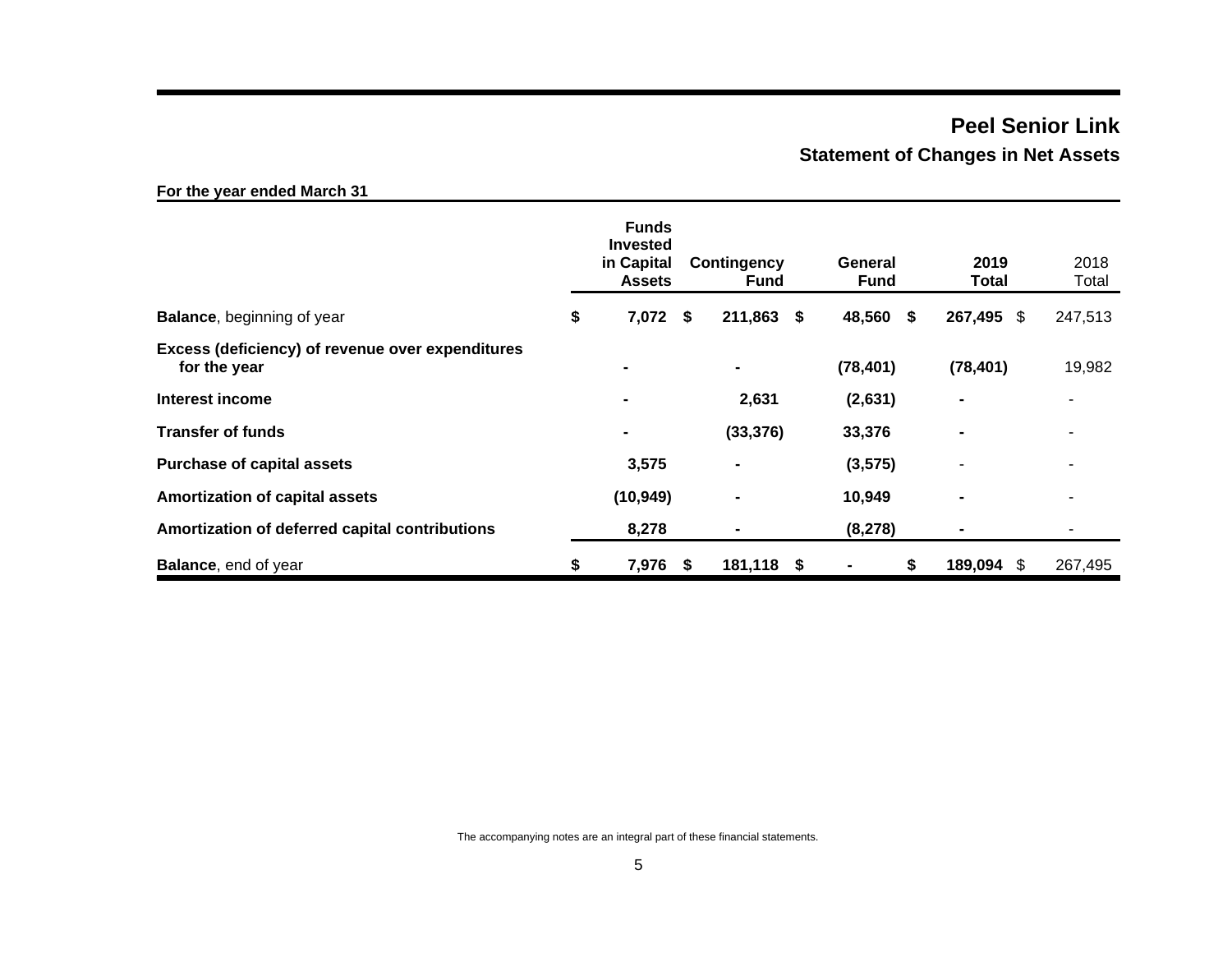# **Peel Senior Link Statement of Operations**

| For the year ended March 31       |                     |            |                 |                      | 2019           | 2018                            |
|-----------------------------------|---------------------|------------|-----------------|----------------------|----------------|---------------------------------|
|                                   | General             | <b>MSA</b> | <b>MH LHIN</b>  | <b>CW LHIN</b>       | <b>Total</b>   | Total                           |
| <b>Revenue</b>                    |                     |            |                 |                      |                |                                 |
| Funding                           |                     |            |                 |                      |                |                                 |
| <b>MH LHIN</b>                    | \$                  | \$         | $$6,722,353$ \$ |                      |                | 682,674 \$7,405,027 \$7,257,770 |
| <b>MH LHIN</b>                    |                     |            |                 |                      |                |                                 |
| one time                          |                     |            | 129,600         |                      | 129,600        | 29,984                          |
| <b>CW LHIN</b>                    |                     |            |                 |                      |                |                                 |
| one time                          |                     |            |                 | 20,910               | 20,910         | 19,420                          |
| Less: Due to                      |                     |            |                 |                      |                |                                 |
| Ministry                          |                     |            | (181, 129)      | (2,822)              | (183, 951)     | (203, 676)                      |
| <b>MSA</b>                        |                     | 48,502     |                 |                      | 48,502         |                                 |
| Donations                         | 10,906              |            |                 |                      | 10,906         | 11,395                          |
| (Note 7)<br>Other                 | 337,101             |            |                 |                      | 337,101        | 331,285                         |
| Interest                          | 2,631               |            | 11,197          |                      | 13,828         | 5,189                           |
|                                   |                     |            |                 |                      |                |                                 |
|                                   | 350,638             | 48,502     | 6,682,021       | 700,762              | 7,781,923      | 7,451,367                       |
| <b>Expenditures</b>               |                     |            |                 |                      |                |                                 |
| Advertising                       | 54                  |            | 4,507           | 184                  | 4,745          | 5,659                           |
| Communications                    | 1,724               | 100        | 55,255          | 6,854                | 63,933         | 59,769                          |
| Insurance                         |                     |            | 11,616          | 741                  | 12,357         | 11,789                          |
| Office and                        |                     |            |                 |                      |                |                                 |
| supplies                          | 19,336              | 4,356      | 192,054         | 22,841               | 238,587        | 223,327                         |
| Professional fees                 | 990                 |            | 57,241          | 445                  | 58,676         | 61,922                          |
| Purchased                         |                     |            |                 |                      |                |                                 |
| services                          | 8,527               | 30,248     | 43,541          | 6,976                | 89,292         | 98,738                          |
| Rent and                          |                     |            |                 |                      |                |                                 |
| occupancy costs                   | 5,301               |            | 94,750          | 5,898                | 105,949        | 111,728                         |
| Salaries and                      |                     |            |                 |                      |                |                                 |
| benefits                          | 328,931             | 13,614     | 6,115,240       | 664,176              | 7,121,961      | 6,670,950                       |
| Training                          | 43,817              | ÷,         | 20,059          | 1,426                | 65,302         | 94,032                          |
| Travel                            | 7,235               | 184        | 87,758          | 1,674                | 96,851         | 91,377                          |
|                                   | 415,915             | 48,502     | 6,682,021       | 711,215              | 7,857,653      | 7,429,291                       |
|                                   |                     |            |                 |                      |                |                                 |
| <b>Excess (deficiency)</b>        |                     |            |                 |                      |                |                                 |
| of revenue over                   |                     |            |                 |                      |                |                                 |
| expenditures                      |                     |            |                 |                      |                |                                 |
| before undernoted                 |                     |            |                 |                      |                |                                 |
| items                             | (65, 277)           |            |                 | (10, 453)            | (75, 730)      | 22,076                          |
| Other income                      |                     |            |                 |                      |                |                                 |
| (expenditures)<br>Amortization    |                     |            |                 |                      |                |                                 |
|                                   | (10, 949)           |            |                 |                      | (10, 949)      | (11,068)                        |
| Deferred capital<br>contributions | 8,278               |            |                 |                      | 8,278          | 8,974                           |
|                                   |                     |            |                 |                      |                |                                 |
| <b>Excess (deficiency)</b>        |                     |            |                 |                      |                |                                 |
| of revenue over                   |                     |            |                 |                      |                |                                 |
| expenditures                      | \$<br>$(67,948)$ \$ |            | \$              | \$<br>$(10, 453)$ \$ | $(78, 401)$ \$ | 19,982                          |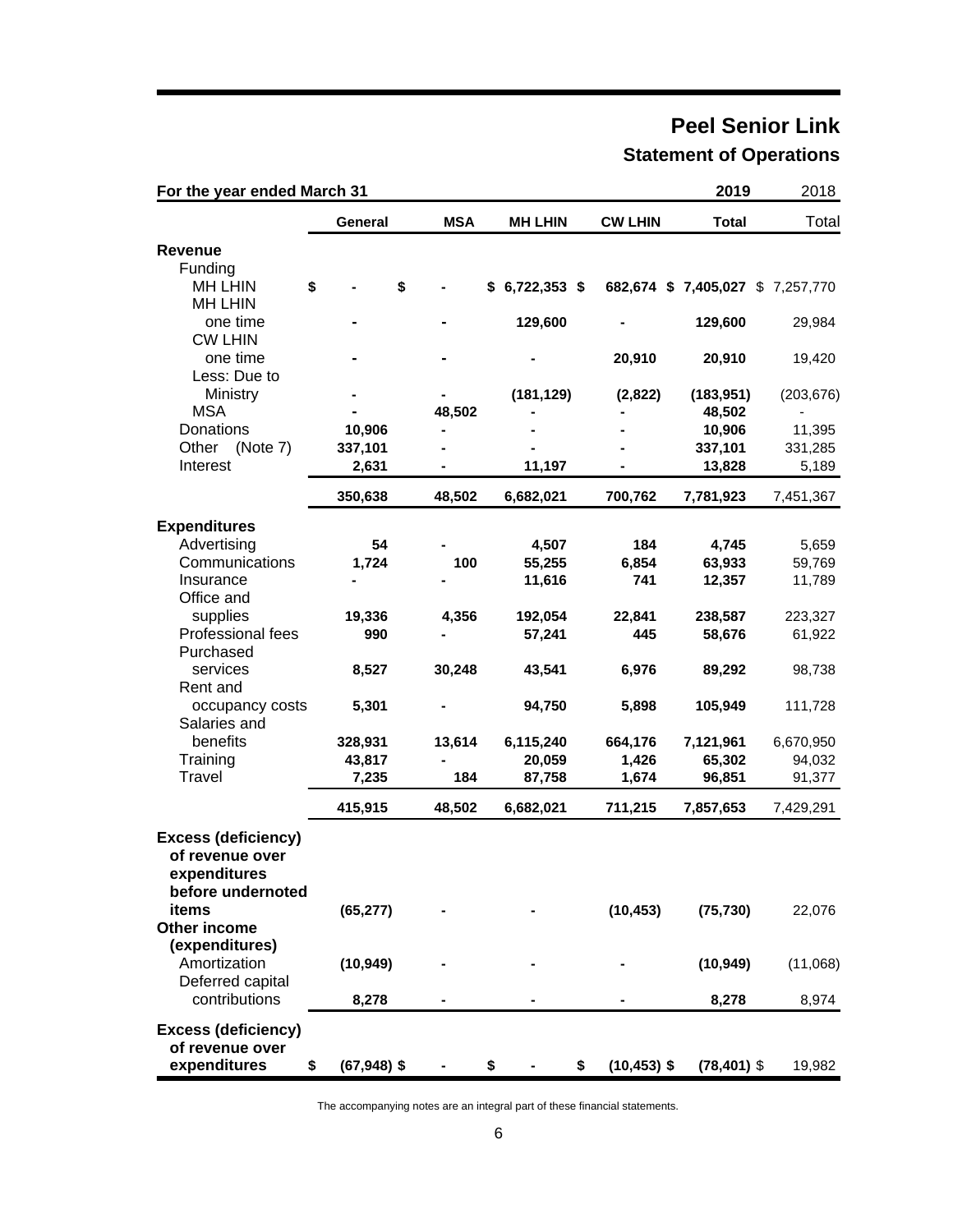**Peel Senior Link Statement of Cash Flows**

| For the year ended March 31                                                                                                                                                                                             | 2019                           | 2018                      |
|-------------------------------------------------------------------------------------------------------------------------------------------------------------------------------------------------------------------------|--------------------------------|---------------------------|
| Cash provided by (used in)                                                                                                                                                                                              |                                |                           |
| <b>Operating activities</b><br>Excess (deficiency) of revenue over expenditures<br>Adjustments required to reconcile excess (deficiency) of revenue<br>over expenditures with net cash provided by operating activities | \$<br>$(78, 401)$ \$           | 19,982                    |
| Amortization of capital assets<br>Amortization of deferred capital contributions<br>Changes in non-cash working capital balances                                                                                        | 10,949<br>(8,278)              | 11,068<br>(8,974)         |
| Accounts receivable<br>Prepaid expenses and deposits<br>Accounts payable and accrued liabilities                                                                                                                        | (1, 811)<br>12,367<br>(44,954) | 6,253<br>(993)<br>118,588 |
| Deferred revenue<br>Due to Ministry                                                                                                                                                                                     | 7,678<br>165,947               | 5,450<br>193,250          |
|                                                                                                                                                                                                                         | 63,497                         | 344,624                   |
| <b>Investing activities</b><br>Purchase of capital assets                                                                                                                                                               | (3, 575)                       |                           |
| Increase in cash during the year                                                                                                                                                                                        | 59,922                         | 344,624                   |
| <b>Cash, beginning of year</b>                                                                                                                                                                                          | 1,497,078                      | 1,152,454                 |
| Cash, end of year                                                                                                                                                                                                       | \$<br>1,557,000<br>\$          | 1,497,078                 |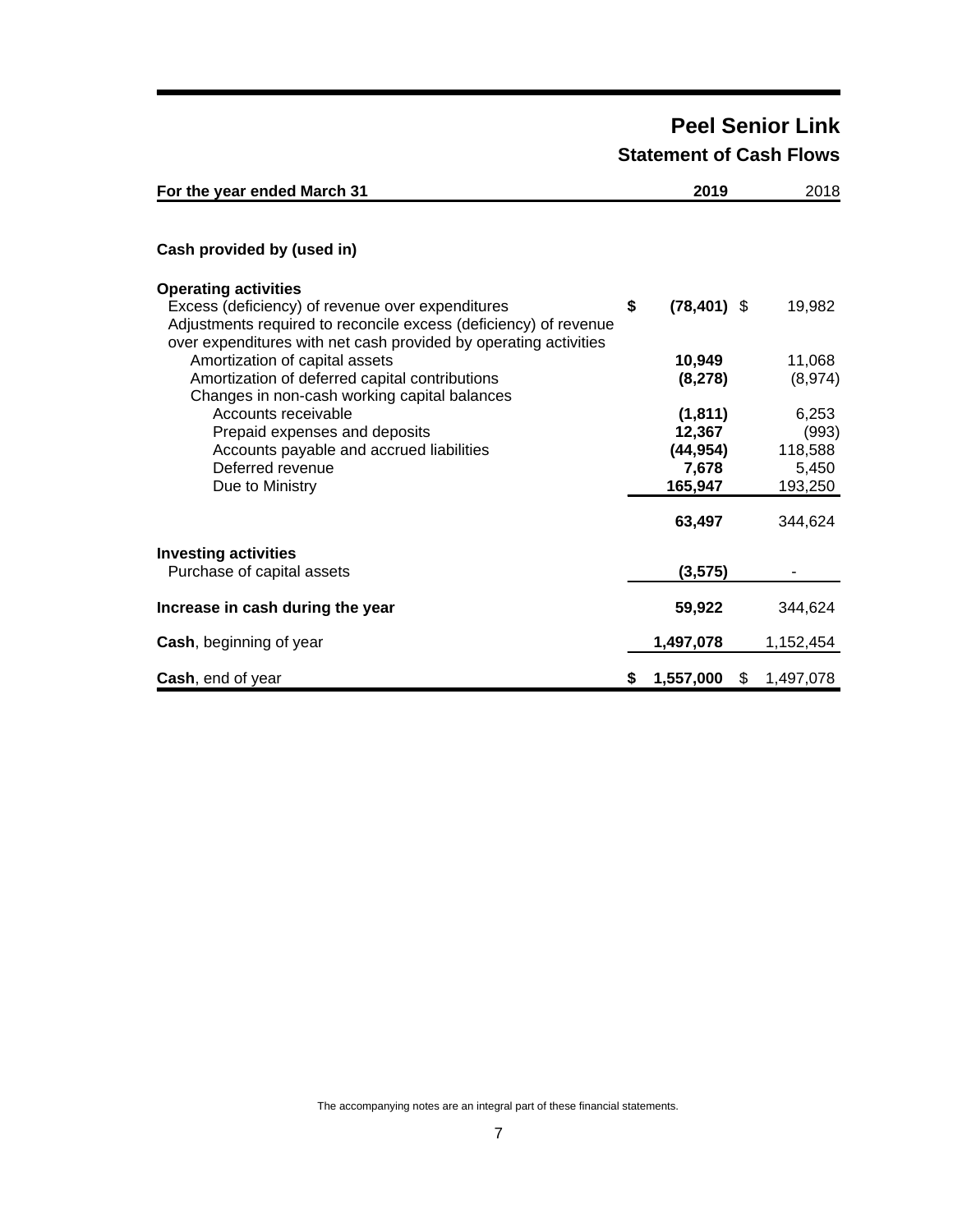### **March 31, 2019**

### **1. Nature of Operations and Summary of Significant Accounting Policies**

| <b>Nature of Operations</b> | Peel Senior Link (the "Organization") is a non-profit<br>organization incorporated without share capital.<br><b>The</b><br>Organization was incorporated under the provisions of the<br>Canada Not-for-profit Corporations Act, and during the<br>year, the Organization became incorporated under the<br>Corporations Act (Ontario), effective March 28, 2019.                                                                      |
|-----------------------------|--------------------------------------------------------------------------------------------------------------------------------------------------------------------------------------------------------------------------------------------------------------------------------------------------------------------------------------------------------------------------------------------------------------------------------------|
|                             | The purpose of Peel Senior Link is to provide quality and<br>valued community support services and programs with<br>older adults that incorporate an integrated model,<br>maximize independence, foster stability, and thereby<br>prevent/delay unnecessary hospital utilization or Long<br>Term Care Home placement.                                                                                                                |
|                             | The Organization is a registered charity and, as such, is<br>exempt from income tax and may issue income tax<br>receipts to donors.                                                                                                                                                                                                                                                                                                  |
| <b>Revenue Recognition</b>  | The Organization follows the deferral<br>method<br>οf<br>accounting for revenue, whereby restricted sources of<br>revenue are recognized as revenue in the year in which<br>the related expenses are incurred. Unrestricted sources<br>of revenue, such as donations, are recognized as revenue<br>when received or receivable, if the amount to be received<br>can be reasonably estimated and collection is reasonably<br>assured. |
|                             | Government grants and subsidies are recognized as<br>revenue in the period in which the related expenses are<br>incurred.                                                                                                                                                                                                                                                                                                            |
| <b>Capital Assets</b>       | Capital assets are recorded at cost less accumulated<br>amortization. Amortization is provided on a diminishing<br>balance basis based on the useful lives of assets as<br>follows:                                                                                                                                                                                                                                                  |
|                             | $-30%$<br>Computer equipment<br>Office equipment<br>20%<br>Furniture and fixtures<br>20%<br>$\sim$<br>Leasehold improvements - over term of lease                                                                                                                                                                                                                                                                                    |
| <b>Deferred Revenue</b>     | Deferred revenue relates to restricted funds received in<br>advance for expenses to be incurred in the following fiscal                                                                                                                                                                                                                                                                                                              |

year.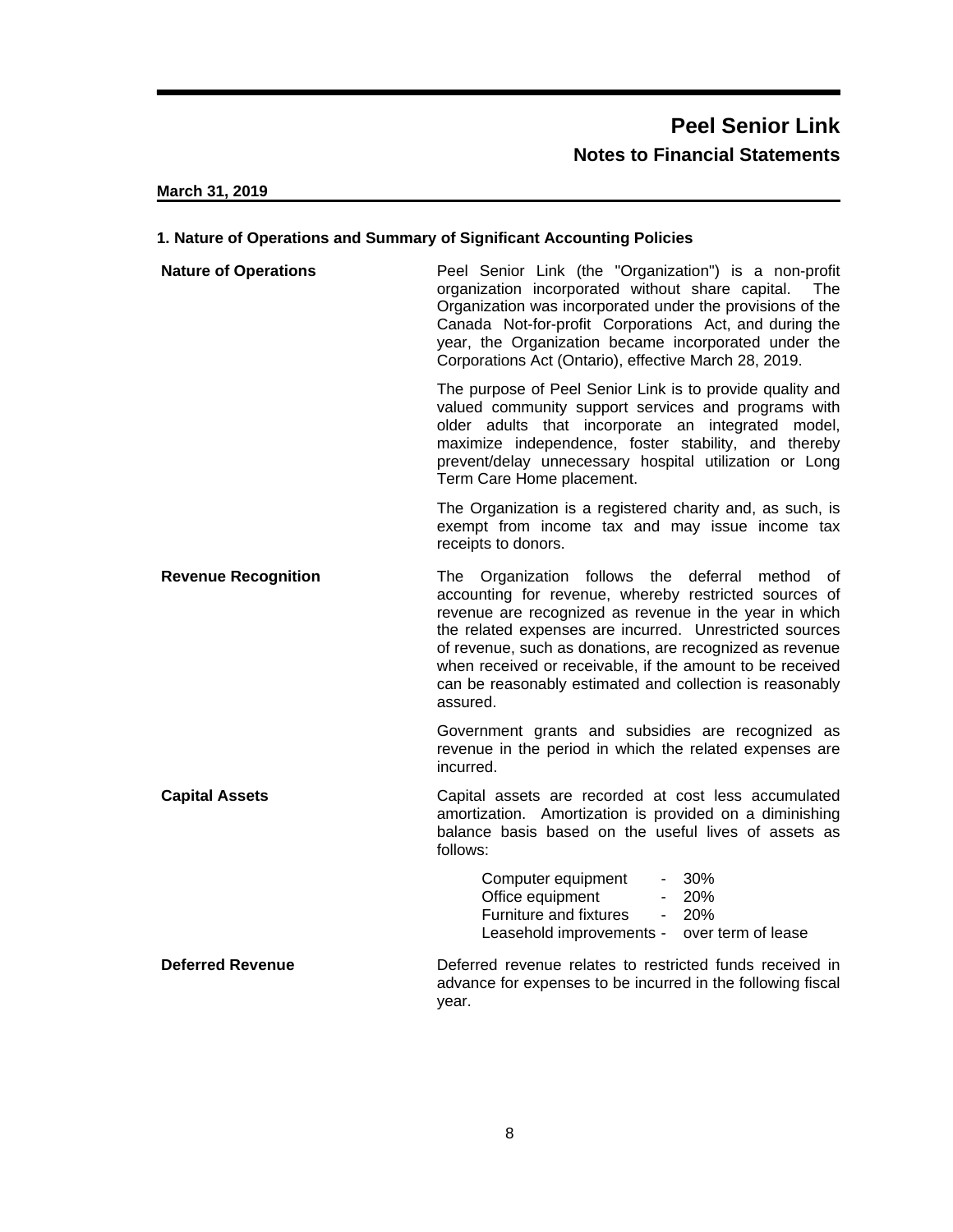#### **March 31, 2019**

#### **1. Nature of Operations and Summary of Significant Accounting Policies** (continued)

**Funds Invested in Capital Assets** Funds invested in capital assets represents funds provided for the acquisition and financing of capital assets. The financing of funds invested in capital assets is transferred from operations on an annual basis. All amortization of capital assets is charged to this fund.

- **Contingency Fund** The Board of Directors has established a contingency fund to allow for extraordinary and unanticipated general contingencies incidental to the operations of Peel Senior Link.
- **Contributed Materials and Services** Contributed materials and services which are used in the normal course of the Organization's operations and would otherwise have been purchased are recorded at their fair value at the date of contribution if fair value can be reasonably estimated. There were no contributed materials and services in the current or prior year.
- **Use of Estimates** The preparation of financial statements in accordance with Canadian accounting standards for not-for-profit organizations requires management to make estimates that affect the reported amounts of assets and liabilities and the reported amounts of revenues and expenditures for the reporting periods. Actual results could differ from management's best estimates as additional information becomes available in the future.
- **Financial Instruments** Financial instruments are recorded at fair value when acquired or issued. In subsequent periods, financial instruments are reported at cost or amortized cost less impairment, if applicable. Financial assets are tested for impairment when changes in circumstances indicate the asset could be impaired. Transaction costs on the acquisition, sale or issue of financial instruments are charged to the financial instrument.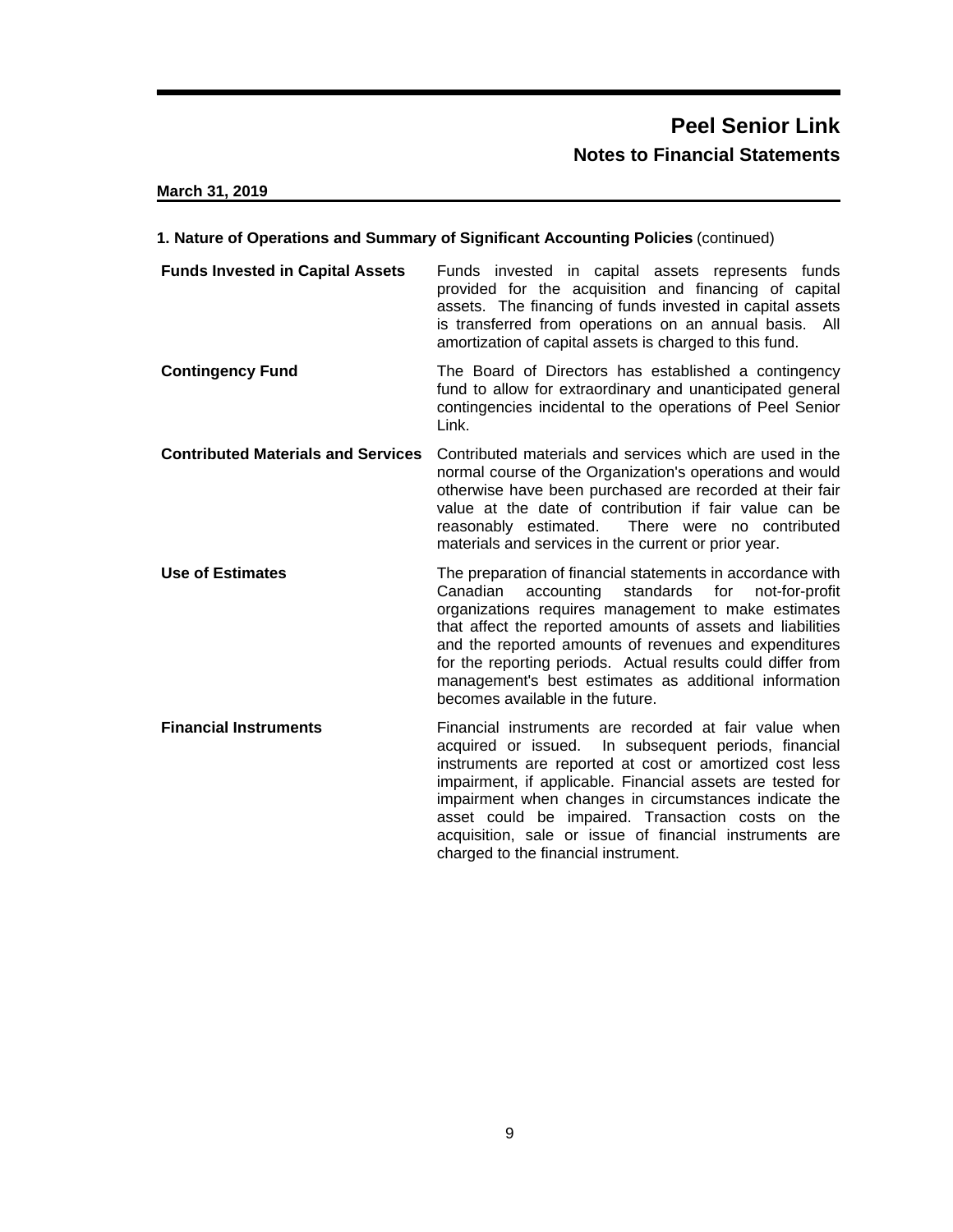# **Peel Senior Link Notes to Financial Statements**

#### **March 31, 2019**

#### **2. Capital Assets**

|    |                                       |    | 2019                                  |                                    |                                       | 2018                                        |
|----|---------------------------------------|----|---------------------------------------|------------------------------------|---------------------------------------|---------------------------------------------|
|    | Cost                                  |    |                                       |                                    | Cost                                  | Accumulated<br>Amortization                 |
| \$ | 125,475<br>20,585<br>32,676<br>64,221 | S  | 118,656<br>16,666<br>30,180<br>51,377 | S                                  | 121,900<br>20,585<br>32,676<br>64,221 | \$<br>115,734<br>15,686<br>29,556<br>44,954 |
| S  | 242,957                               | \$ | 216,879                               | \$                                 | 239,382                               | \$<br>205,930                               |
|    |                                       | \$ | 26,078                                |                                    |                                       | \$<br>33,452                                |
|    |                                       |    |                                       | <b>Accumulated</b><br>Amortization |                                       |                                             |

### **3. Accounts Payable and Accrued Liabilities**

Included in accounts payable and accrued liabilities is \$64,524 (2018 - \$67,797) in government withholding taxes.

| 4. | <b>Deferred Capital Contributions</b>                                        |  |                   |                   |
|----|------------------------------------------------------------------------------|--|-------------------|-------------------|
|    |                                                                              |  | 2019              | 2018              |
|    | Balance, beginning of year<br>Amortization of deferred capital contributions |  | 26.380<br>(8,278) | 35.354<br>(8,974) |
|    | Balance, end of year                                                         |  | 18.102            | 26,380            |
|    |                                                                              |  |                   |                   |

### **5. Funding**

The Organization is dependent upon the Mississauga Halton Local Health Integration Network (MH LHIN) as well as the Central West Local Health Integration Network (CW LHIN) for the majority of its funding. In recognition of this risk, the Organization identified the diversification of funding sources through strategic and annual business plans as a risk mitigation strategy.

#### **6. Line of Credit**

The Organization has a line of credit of \$50,000 available for its use, that bears interest at prime plus 2.3% (2018 - prime plus 2.3%), and is secured by book debts. No amounts have been drawn on the line of credit.